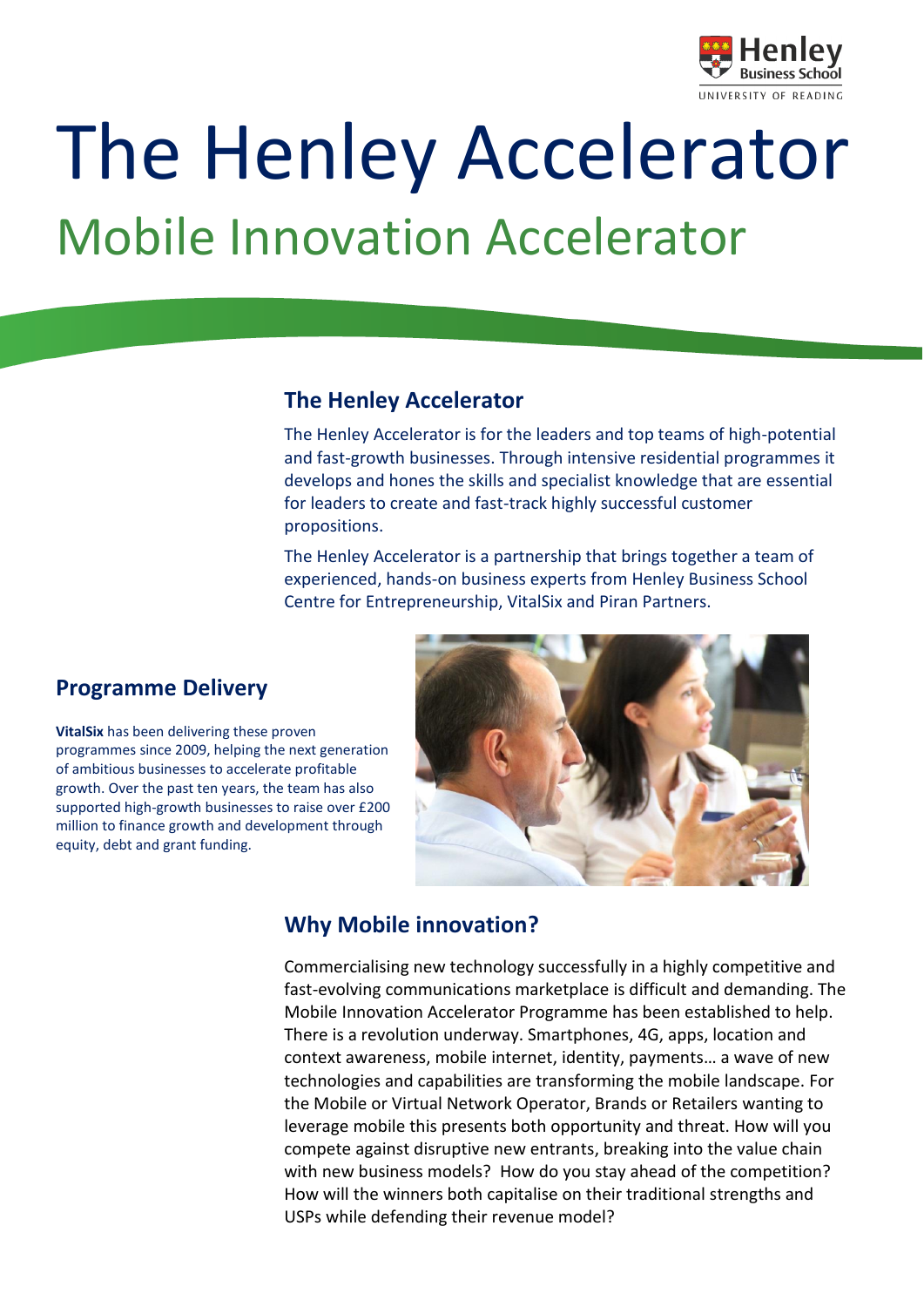#### **Mobile innovation Accelerator Programme**

Across the developed world smartphones and tablets have become the customer choice. These devices have fundamentally changed the nature of human interaction and will radically alter the way people relate to each other, to brands – in fact to every aspect of the world around them over the next decade. Mobile, with its global reach, is becoming the primary platform for global product innovation. And yet most mobile businesses and brands are too busy day-to-day to stop and consider the very future of their product portfolio and how to develop tomorrow's winning products and services.

The Mobile Innovation Accelerator builds on the proven tools and techniques developed for the Henley Accelerator and adds industry expertise to ensure that Mobile and Virtual Network Operators along with mobile-centric Brands and Retailers are equipped to meet the coming challenge. In an ever-changing competitive environment, co-ordination and control of business processes can be difficult, not only because of the speed of change but because of the complex nature of that change.

The programme explores key themes such as Mobile Commerce, Mobile Identity, Future Communications and Connected Living, and aims to help participants recognise the changing nature of their market, challenging the "accepted wisdom" of the industry, and equipping them with the tools to build tomorrows compelling propositions

**Piran** provides clear, practical and straightforward advice on mobile solutions to network operators, MVNO, retail, financial services and large enterprise customers. Piran's customers include some of the biggest and best known brands in the world, pioneering and delivering innovative and successful solutions



**Miles Cheetham -** extensive experience in innovation, strategy & customer proposition development. Team lead delivering a portfolio of new concepts including multi-media phones, mobile advertising and mobile broadband – all with multi-billion £ value. Director of Piran Partners currently engaged in an industry/government initiative to commercialise Mobile Identity.



This three-day residential programme, is held at the Henley Business School campus at Greenlands. It gives delegates the time and space to explore and apply the processes required to develop winning new propositions. During the programme delegates will meet not only peers who are in the mobile field, but also senior leaders from high-profile organisations, enhancing the learning process and building valuable contacts for the future.

## **Who is the Mobile Innovation Accelerator for?**

The Mobile Innovation Accelerator programme is for Mobile, Virtual Network Operators, Brands, Retailers, or for those innovative smaller business seeking to improve their business effectiveness

- New Product development teams
- Open innovation practitioners
- Product Managers
- Marketing Executives and Strategy Executives responsible for product development and strategy for their organisation.
- Business leaders going for growth and market disruption

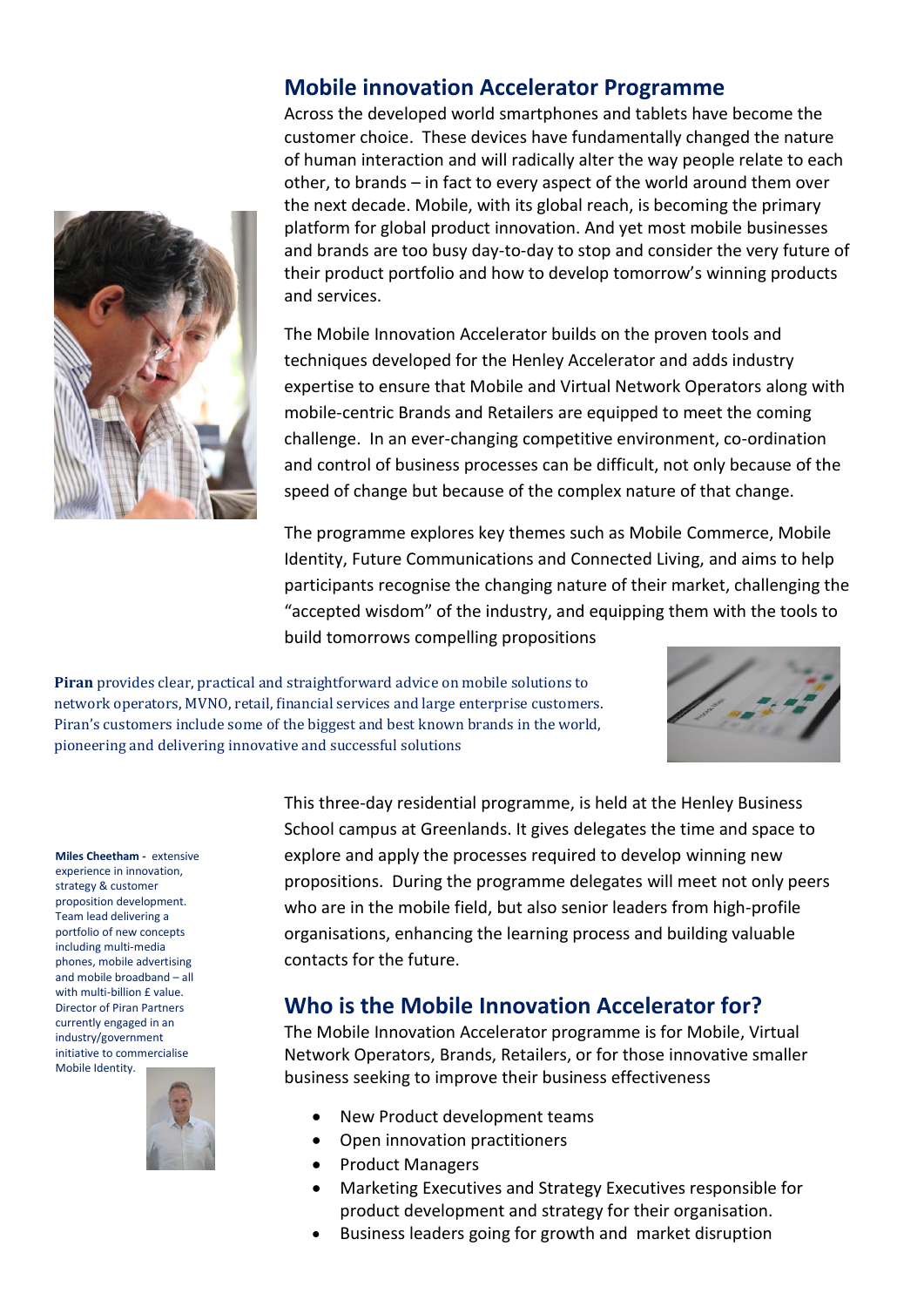**Guest speakers** will be drawn from a pool of senior industry experience from well-known brands, who will share their insight and opinions with the delegates.

**Simon Derry** – Project and Innovation management expert running change and strategy programmes for international brands. An experienced presenter and trainer Simon has been delivering the Henley Accelerator programme.



# **Business Benefits**

Throughout the programme participants work in groups to explore their strategy and will emerge with a clear understanding of how they should structure their approach to;

- Embrace the changing technological and commercial landscape;
- Lead, think and act like internal entrepreneurs to deliver innovation and competitive advantage;
- Leverage newly acquired highly tangible business skills and a wider network;
- Create compelling customer propositions that will help to underpin the future successful development of their businesses;
	- o Design solutions that meet customer needs;
	- o Understand implications for marketing communications;
	- o Create a channel or sales approach appropriate to both customer and product;
	- o Deal with the challenge of setting up the product or service;
	- o Understand the importance of user experience;
	- o Make the payment mechanism appropriate and effective;
	- o Provide great customer support cost effectively.

# **Content**

#### **The Mobile Telecoms Accelerator programme covers these core elements:**

**Mobile Telecoms trends –** making sense of the changing landscape and understanding the competitive context.

**Business strategy** – market understanding & insight, compelling customer proposition, competitive advantage, differentiation, internal strategic alignment

**Innovation –** Organisation innovation readiness, Open innovation, barriers to innovation, creativity, idea generation and evaluation

**Understanding the customer** – customer value analysis, building a comprehensive customer proposition

**People & leadership** – team dynamics, leadership styles, team management, strategic leadership, change management

**Organisational implementation** – organisational impact, internal case, operational design, balanced scorecards, quality, complexity reduction, as well as what they don't tell you!

Successful entrepreneurs and leaders, who have built significant businesses, will share their stories, experiences and learning with the group.